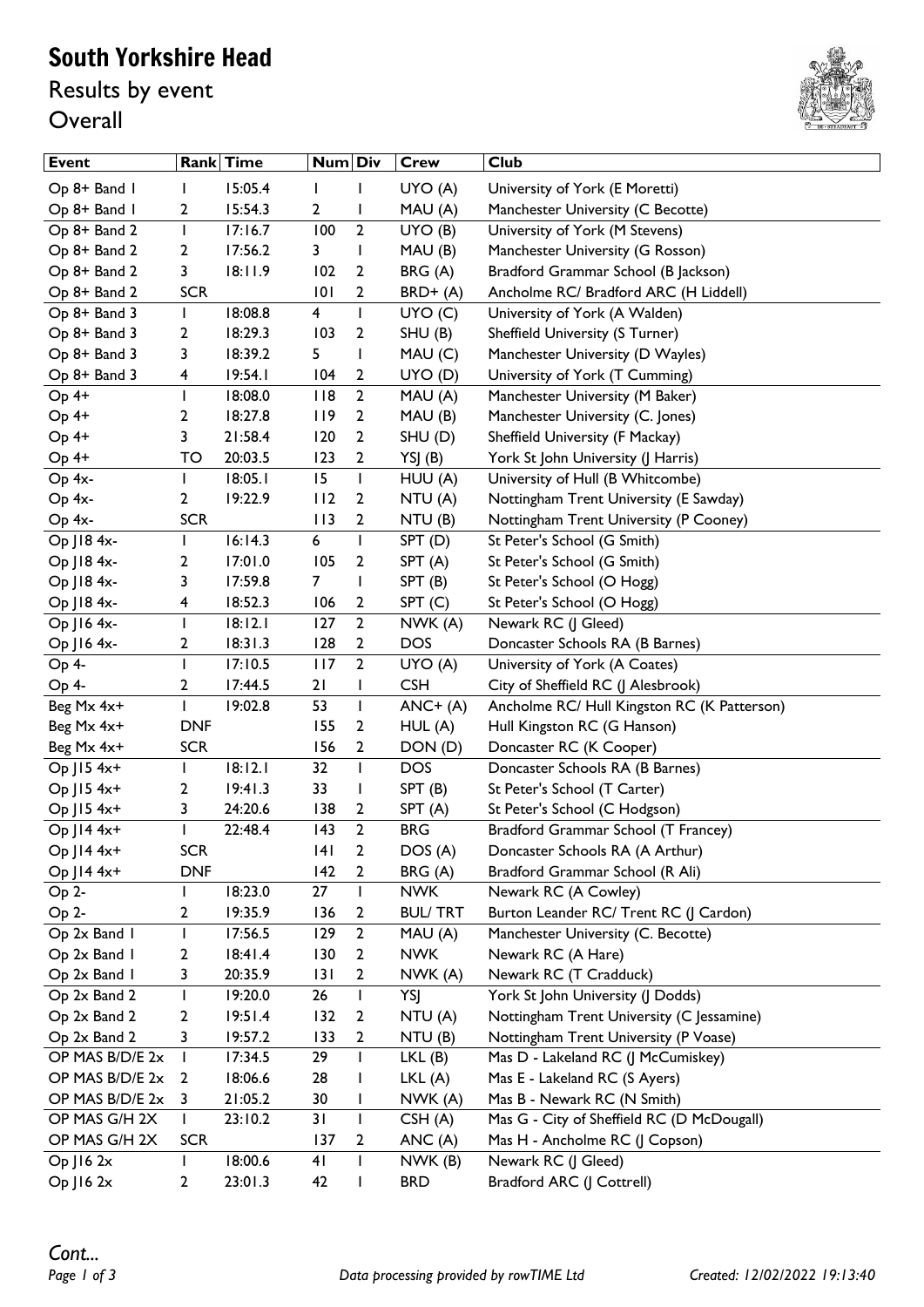## South Yorkshire Head

Results by event **Overall** 



| <b>Event</b>    |                   | <b>Rank Time</b> | Num Div         |                | <b>Crew</b> | Club                                   |
|-----------------|-------------------|------------------|-----------------|----------------|-------------|----------------------------------------|
| $Op$ J15 $2x$   |                   | 19:41.2          | 44              | $\mathbf{I}$   | SPT(B)      | St Peter's School (G Bateson)          |
| $Op$ J15 $2x$   | 2                 | 21:13.0          | 43              | L              | NWK (A)     | Newark RC (W Lees)                     |
| $Op$ J15 $2x$   | 3                 | 24:09.4          | 46              | L              | CSH(A)      | City of Sheffield RC (W Morritt)       |
| $Op$ J15 2 $x$  | 4                 | 26:33.8          | 45              | I              | DOS (A)     | Doncaster Schools RA (T Morris)        |
| $Op$ J15 $2x$   |                   |                  | 150             | 2              | SPT(A)      | St Peter's School (T Gibson)           |
| Op 1x Band 1    | J.                | 17:55.4          | 48              | L              | MAU (A)     | Manchester University (F Rummel)       |
| Op 1x Band 2    | J.                | 19:19.3          | 50              | L              | UYO (A)     | University of York (B Newton)          |
| Op 1x Band 2    | 2                 | 19:50.2          | 49              | L              | <b>YRK</b>  | York City RC (P Evans)                 |
| Op 1x Band 2    | 3                 | 20:13.0          | 51              | $\mathbf{I}$   | SHU (E)     | Sheffield University (R Way)           |
| Op 1x Band 2    | 4                 | 21:24.8          | 152             | $\overline{2}$ | <b>ANC</b>  | Ancholme RC (H Denton)                 |
| Op 1x Band 2    | 5                 | 25:44.8          | 153             | $\overline{2}$ | UYO(B)      | University of York (C Heseltine)       |
| Op MasE 1x      | $\mathbf{I}$      | 20:07.4          | 52              | L              | WAR(A)      | Mas E - Warwick BC (S Sidaway)         |
| Op MasE 1x      |                   |                  | 154             | $\overline{2}$ | NWK(A)      | Mas E - Newark RC (C Taylor)           |
| $Op$ J17 1 $x$  | $\mathbf{I}$      | 21:20.0          | 157             | $\overline{2}$ | BRG (A)     | Bradford Grammar School (E van Lopik)  |
| Op JI7 Ix       | 2                 | 21:37.2          | 56              | L              | <b>ANC</b>  | Ancholme RC (H Denton)                 |
| $Op$ J17 1 $x$  | 3                 | 23:00.6          | 55              | $\mathbf{I}$   | NWK (A)     | Newark RC (J Norsworthy)               |
| $Op$ JI7 Ix     | <b>SCR</b>        |                  | 54              | <b>SCR</b>     | <b>NWK</b>  | Newark RC (T Cradduck)                 |
| MX MAS D/E/F 8+ | $\blacksquare$    | 18:23.7          | 4               | L              | BRD (A)     | Mas F - Bradford ARC (K Myers)         |
| MX MAS D/E/F 8+ | $\overline{2}$    | 18:36.5          | 13              | I              | ANC(A)      | Mas E - Ancholme RC (A Spelman)        |
| MX MAS D/E/F 8+ | <b>SCR</b>        |                  | $\mathbf{H}$    | 2              | LCN(A)      | Mas E - Lincoln RC (S Butler)          |
| MX MAS D/F 4X-  | I.                | 18:38.1          | 125             | $\overline{2}$ | DON (A)     | Mas D - Doncaster RC (H Jones)         |
| MX MAS D/F 4X-  | $\overline{2}$    | 21:23.5          | 126             | $\overline{2}$ | BRD (A)     | Mas F - Bradford ARC (J Austin-Davies) |
| Mx MasD/E 2x    | <b>SCR</b>        |                  | 134             | $\overline{2}$ | LKL(A)      | Mas E - Lakeland RC (S Ayers)          |
| Mx MasD/E 2x    | <b>SCR</b>        |                  | 135             | $\overline{2}$ | LKL(B)      | Mas D - Lakeland RC (J McCumiskey)     |
| W 8+ Band I     | L                 | 17:00.8          | 8               | I              | UYO (A)     | University of York (L Wolfson)         |
| W 8+ Band I     | $\overline{2}$    | 19:20.2          | 9               | $\mathbf{I}$   | <b>CSH</b>  | City of Sheffield RC (A Wright)        |
| W 8+ Band 2     | $\mathbf{I}$      | 19:02.0          | 107             | $\overline{2}$ | UYO(C)      | University of York (G Rowbotham)       |
| W 8+ Band 2     | 2                 | 20:53.1          | 108             | $\overline{2}$ | MAU (A)     | Manchester University (C Bell)         |
| W 8+ Band 2     | 3                 | 22:13.3          | $\overline{10}$ | I              | UYO(B)      | University of York (S Henderson)       |
| $W$ 8+ Band 3   | T                 | 20:49.6          | 110             | $\overline{2}$ | UYO (D)     | University of York (L Chilenge)        |
| W 8+ Band 3     | 2                 | 23:13.6          | $\mathbf{H}$    | $\mathbf{I}$   | SHU (A)     | Sheffield University (R Ball)          |
| W 8+ Band 3     | 3                 | 23:17.1          | 12              | L              | UYO(E)      | University of York (T Broughton)       |
| W 8+ Band 3     | <b>DNF</b>        |                  | 109             | 2              | MAU (B)     | Manchester University (F Webley)       |
| W 4+ Band I     |                   | 18:37.4          | 2               | $\overline{2}$ | UYO (A)     | University of York (M Branfoot)        |
| W 4+ Band I     | 2                 | 20:33.9          | 22              | L              | <b>CSH</b>  | City of Sheffield RC (E Stedman)       |
| W 4+ Band I     | 3                 | 23:13.3          | 122             | 2              | ANC(A)      | Ancholme RC (S Oliver)                 |
| W 4+ Band 2     | Ι.                | 22:00.3          | 24              | L              | MAU (A)     | Manchester University (Z Rahim)        |
| W 4+ Band 2     | 2                 | 22:48.4          | 25              | I              | SHU(C)      | Sheffield University (J Brodbelt)      |
| W 4+ Band 2     | 3                 | 24:50.4          | 124             | $\overline{2}$ | MAU(C)      | Manchester University (S Glasgow)      |
| W 4+ Band 2     | -                 |                  | 23              | L              | YSJ(A)      | York St John University (C O'kelly)    |
| W 4x-           | $\mathbf{I}$      | 21:22.0          | 17              | $\mathbf{I}$   | MAU (A)     | Manchester University (C van der Meer) |
| W 4x-           | 2                 | 23:22.9          | 16              | I              | BRD (A)     | Bradford ARC (S Clarke)                |
| W 4x-           | 3                 | 26:43.5          | 115             | $\overline{2}$ | NTU (B)     | Nottingham Trent University (E Ralley) |
| W 4x-           | <b>DNF</b>        |                  | 114             | 2              | NTU (A)     | Nottingham Trent University (R Poole)  |
| W J18 $4x-$     |                   | 18:33.9          | 116             | $\mathbf{2}$   | NWK (A)     | Newark RC (G Joy)                      |
| W J18 4x-       | 2                 | 19:26.4          | 8               | I              | <b>DOS</b>  | Doncaster Schools RA (M Barnes)        |
| W J17 4x-       |                   | 18:14.0          | 9               | T              | <b>NWK</b>  | Newark RC (M Joyce)                    |
| W J17 4x-       |                   | 24:12.7          | 20              |                | CSH(A)      | City of Sheffield RC (B Hunter)        |
| $W$ JI5 4x+     | 2<br>$\mathbf{I}$ | 21:35.5          | 34              | L<br>I         | SPT(C)      | St Peter's School (I Cunliffe-Lister)  |
| W J15 $4x+$     |                   | 24:05.0          |                 |                |             | St Peter's School (E Blacklock)        |
|                 | $\mathbf{2}$      |                  | 35              | L              | SPT(B)      |                                        |